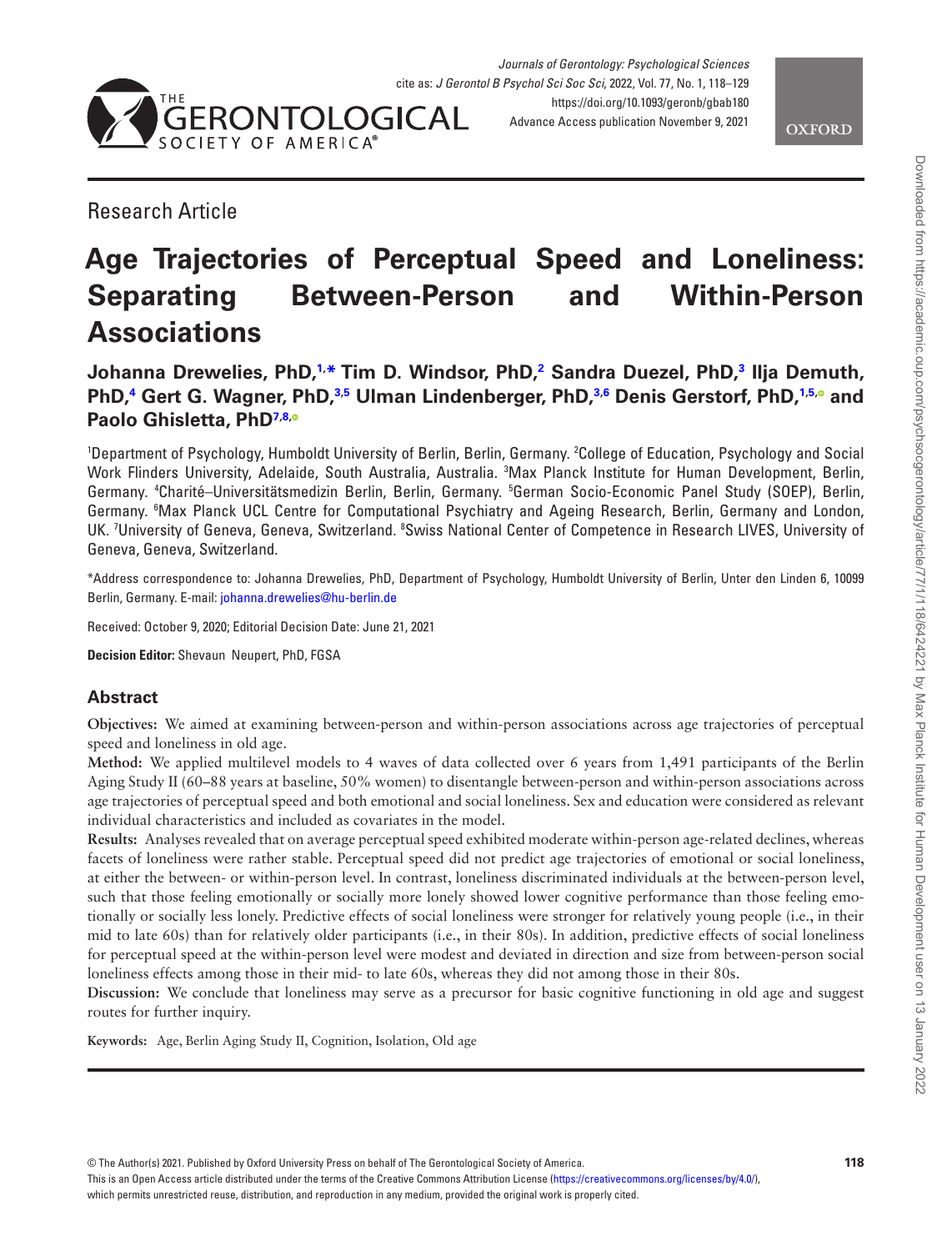Life-span theory has long emphasized that cognitive functioning and avoiding loneliness are key constituents of successful development and aging ([Rowe & Kahn, 1997\)](#page-11-0). There is mounting empirical evidence that these central domains of life are closely intertwined, with better performance on a number of cognitive abilities relating to lower levels of loneliness ([Cacioppo & Hawkley, 2009;](#page-9-0) [Evans et al.,](#page-10-0)  [2019](#page-10-0)). Less well understood is, however, whether loneliness precedes cognitive functioning, and change therein, or whether, vice versa, low cognitive functioning operates as a risk factor for loneliness. Importantly, an increasing body of literature has suggested that associations among variables observed when making use of between-person information might not be equivalent to those found within individuals (e.g., [Brose et al., 2014;](#page-9-1) [Hamaker et al., 2007](#page-10-1)). For example, people who are cognitively fitter than others may report lower levels of loneliness than others (betweenperson association), but a person's experience of cognitive decrements may not necessarily correspond with a rise in loneliness (within-person association).

The major objective of the present study is to examine the dynamic and reciprocal interplay between age trajectories of perceptual speed, assessed with the Digit Symbol (DS) test, and loneliness, and to separate predictive effects at the betweenperson level from those at the within-person level. We apply a series of multilevel models (MLMs) to four-wave, 6-year longitudinal data obtained from 1,491 older adults in the Berlin Aging Study II (BASE-II) and test empirically competing unidirectional accounts of such across-domain associations.

## **Age Trajectories of Cognitive Functioning and Social and Emotional Loneliness in Old Age**

Cognitive functioning can be conceived as a general-purpose mechanism for adaptation and a resource upon which people can draw when facing obstacles ([Alwin et al., 2006](#page-9-2)). It is well known that age-normative cumulative decline in performance on tasks of broad fluid cognitive abilities such as perceptual speed commences in early adulthood [\(Schaie,](#page-11-1)  [2005](#page-11-1)) and shows moderate-to-strong average declines in old age [\(Lindenberger & Ghisletta, 2009](#page-10-2)).

Loneliness can be defined as the subjective experience of being isolated [\(Peplau & Perlman, 1982\)](#page-11-2). Conceptual notions have long distinguished between social and emotional facets of loneliness ([Weiss, 1973\)](#page-11-3). These are thought to arise from perceived discrepancies of one's actual social network either with the desired quantity of one's support network, such as friends, family, and neighbors (social loneliness [SL]), or with the desired quality of close emotional attachments and meaningful relationships (emotional loneliness [EL]). Both EL and SL have been shown to be crucial for one's mental, physical, and cognitive health ([Mund](#page-10-3)  [et al., 2020](#page-10-3); [Suanet & van Tilburg, 2019\)](#page-11-4). Among other reasons, because prolonged loneliness might induce higher levels of stress, which, in the long run, may affect multiple aspects of health.

Empirical evidence on age-related change in EL and SL is equivocal. Some studies report age-related increases in SL ([Suanet & van Tilburg, 2019](#page-11-4)), presumably because of reduced social contacts after retirement, widowhood, death of peers, and decreased physical functioning [\(von Soest](#page-11-5)  [et al., 2020\)](#page-11-5). In contrast, other studies report relative stability, or only minor forms of increases in both SL and EL ([Mund et al., 2020](#page-10-3)), presumably because older adults focus more on emotionally rewarding relationships, intensify and cherish such contacts, and thus remain emotionally close to others ([Carstensen et al., 1999](#page-9-3)).

## **The Interplay Between Age Trajectories of Cognitive Functioning and SL and EL**

Several different conceptual accounts explain how cognitive functioning and loneliness may be intertwined. One position argues that cognitive functioning may serve as a general resource that individuals employ to master developmental challenges in ways that shape loneliness. To illustrate, impoverished cognitive functioning may act as a risk factor for increases in loneliness because it sets constraints on an individual's capacity to engage in social activities, thereby contributing to social isolation [\(Düzel et al., 2019](#page-9-4)). Empirical findings support these notions, suggesting that levels of and changes in cognitive functioning are associated with subsequent loneliness in older adults. For instance, [Okely and Deary \(2018\)](#page-10-4) analyzed longitudinal data from the Lothian Birth Cohort Study and concluded that individuals with lower cognitive abilities, such as perceptual speed, at age 73 years were at higher risk of becoming lonely over time than those with better abilities (see also [Ellwardt et al., 2013](#page-10-5)).

Conversely, several conceptual positions argue that loneliness may serve as a risk factor for cognitive aging. One such position notes that people feeling lonely might have low exposure to sensory and cognitive stimuli, which may result in less enriched and stimulating environments ([Wilson et al., 2007\)](#page-11-6). Another position highlights the role of stress-regulatory processes, such that people who feel lonely experience more stress and heightened physiological stressor responses that increase the risk for cognitive decline and even dementia [\(Johansson et al., 2010](#page-10-6)). Again, much empirical evidence is in line with these notions [\(Luchetti](#page-10-7)  [et al., 2020;](#page-10-7) [Shankar et al., 2017\)](#page-11-7). For example, [Zhong and col](#page-11-8)[leagues \(2017\)](#page-11-8) examined 9-year longitudinal data from Chinese older adults and reported that more loneliness was associated with subsequent decrease in cognitive functioning, specifically Mini-Mental State Examination, and heightened risk for Alzheimer's disease (see also [Rafnsson et al., 2020\)](#page-11-9).

# **Separating Between-Person From Within-Person Associations**

Differences between studies in design (e.g., duration), sampling strategy (e.g., old versus very old people), assessment approaches and measures (e.g., disease onset versus preclinical cognitive functioning), and cultural context (e.g., Western versus Eastern) may well have contributed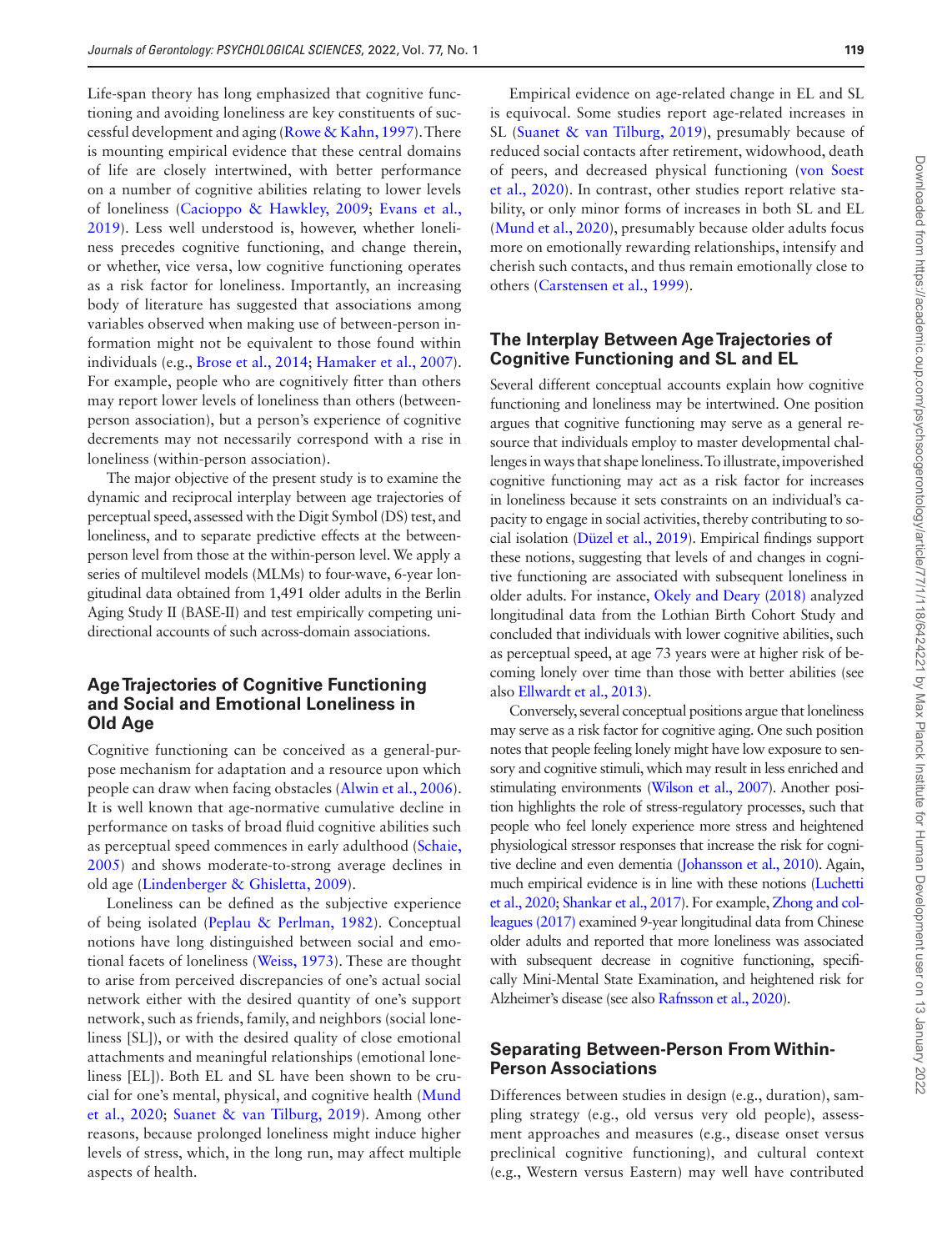to divergent findings. In the current study, we attempt to shed light onto the cognition–loneliness interplay by investigating another potential source of divergence. Specifically, the relevant empirical literature so far does not allow separating and disentangling associations that operate at the between-person level from those acting at the within-person level. Evidence from other fields indicates that findings obtained using between-person difference information do not necessarily generalize to the withinperson level of analysis [\(Hoffman & Stawski, 2009\)](#page-10-8). For example, if at a single point in time an individual reports not being lonely and having good cognitive functioning, and another person reports being both lonely and having poor cognitive functioning, this does not imply that either person will develop poorer cognitive functioning when experiencing being lonely ([Curran & Bauer, 2011](#page-9-5)). Likewise, a between-person difference approach to longitudinal data allows us to demonstrate that, for example, people experiencing sharper cognitive decline than others are more likely to also feel more loneliness. Focusing on within-person associations, the task is to examine whether—within a given person—cognitive decrements over time are associated with increases in loneliness over time.

When analyzing only a single measurement occasion, it is not possible to disentangle those effects [\(Nesselroade,](#page-10-9)  [1991](#page-10-9)). Data from longitudinal studies, on the other hand, contain information on both between-person and within-person variabilities. As a consequence, observable differences between people may either be due to static differences (between-person variability) or to time-related changes (within-person variability from one occasion to the next). By analyzing longitudinal data, we can disentangle between-person from within-person effects and thereby contribute to a more fine-grained examination of reciprocal associations between perceptual speed and loneliness among older adults [\(Thorvaldsson et al., 2012](#page-11-10), [2020\)](#page-11-11).

### **The Present Study**

The goal of the current study is to examine the interplay between age trajectories of cognitive functioning and loneliness, and separate between-person associations from within-person associations. To do so, we make use of MLMs applied to four-wave, 6-year longitudinal data obtained from 1,491 older adults in BASE-II. As a measure of cognitive functioning, we select perceptual speed, which is a descriptive term from the psychometric tradition (e.g., three-stratum theory as stated in [Carroll, 1993\)](#page-9-6) that accurately summarizes the variance captured by the DS test ([Laux & Lane, 1985\)](#page-10-10). This ability represents a powerful and highly sensitive proxy of cognitive decline in old age ([Lindenberger & Baltes, 1997](#page-10-11)), loads highly on a factor of general intelligence ([Tucker-Drob et al., 2014](#page-11-12)) and memory performance (e.g., [MacDonald et al., 2008](#page-10-12); [Piccinin &](#page-11-13)  [Rabbitt, 1999](#page-11-13); [Salthouse, 1992\)](#page-11-14), has excellent psychometric properties ([Verhaeghen & Salthouse, 1997\)](#page-11-15), and

requires a sequence of perceptual, motor, and memory processes [\(Lindenberger et al., 1993\)](#page-10-13).

As measures of loneliness, we consider both emotional and social facets. Empirically testing competing unidirectional accounts, we expect perceptual speed to be associated with age trajectories of loneliness and, vice versa, loneliness to be associated with age trajectories of perceptual speed, both at between-person and within-person levels. Conceptual and empirical work alike also suggests that multidomain associations might be moderated by third variables, such as sex and education. We thus control for sex and education, both of which have repeatedly been linked with cognitive functioning and loneliness [\(Gerstorf](#page-10-14)  [et al., 2006](#page-10-14); [von Soest et al., 2020](#page-11-5)). Specifically, women typically report being lonelier and tend to perform better on tests of processing speed compared to men [\(Borys &](#page-9-7)  [Perlman, 1985](#page-9-7); [Gerstorf et al., 2006](#page-10-14)). It thus appears conceivable that these two domains are more tightly connected in women relative to men. Relatedly, empirical work indicates that, in old age, fewer years of education are associated with poorer cognitive performance (Lövdé[n et al.,](#page-10-15)  [2020](#page-10-15)) and, in part, more loneliness ([Hawkley et al., 2008](#page-10-16)), suggesting that across-domain associations may presumably be stronger at lower levels of education.

## **Method**

To examine our research questions, we used data from the BASE-II. Descriptions of participants, variables, and procedures are reported in previous publications [\(Bertram](#page-9-8)  [et al., 2014\)](#page-9-8). Select details relevant for our report are provided below.

#### Participants and Procedure

The BASE-II sample included residents of the greater metropolitan area of Berlin, Germany, recruited via a participant pool at the Max Planck Institute for Human Development Berlin (MPIB) and advertisements in local newspapers and the public transportation system. Because of our focus on old age, we analyzed only participants from the older subgroup aged 61–88 years (excluding the younger subgroup aged 20–35), 50% were female, and considered only those four timepoints with both cognitive and loneliness data (excluding the 2010, 2017, and 2019 timepoint that assessed only DS). Participants in our analysis sample were born between 1925 and 1953 and were initially interviewed and tested in 2012–2013. Ethics approval for BASE-II was granted by the ethics committees of the Charité–Universitätsmedizin Berlin and the MPIB.

The DS task was assessed by trained interviewers in groups with three to six participants in 2010 (T1; *n* = 1,246), 2012–2013 (T2; *n* = 1,430), 2012–2013 (T3;  $n = 1,462$ , 2016 (T4, with only a subset BASE-II sample measured on brain volume; *n* = 252), 2017 (T5; *n* = 82), 2018–2020 (T6; *n* = 860), and 2019 (T7; *n* = 901).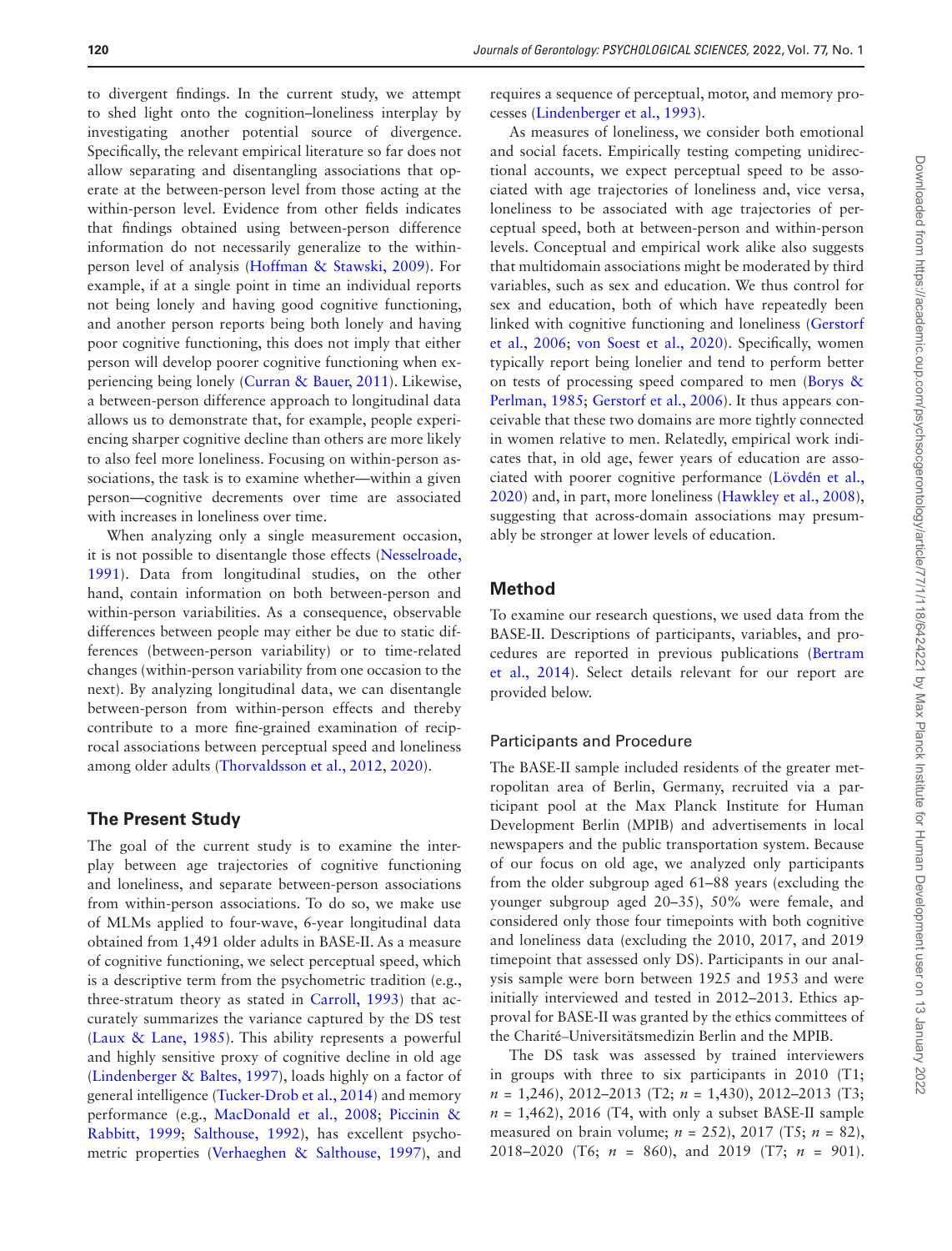Loneliness data were obtained either with take-home, paper-and-pencil questionnaires, or online in 2013 (T2; *n* = 1,492), 2014 (T3; *n* = 1,157), 2016 (T4; *n* = 255), and 2018–2020 (T6;  $n = 978$ ). The large majority of participants contributed two or more data points on either time series (DS: 86%; loneliness: 88%, with 52.24% and 64.71% providing three or more measurement points on loneliness, respectively, DS), and thus lend themselves to the examination of within-person change. On average, individuals were observed across 3.67 years (*Median* = 4.85; *SD* = 2.32; range: 0–6.53 years) on the DS and 3.75 years (*Median* = 5.05; *SD* = 2.37; range: 0–6.26 years) on loneliness. Previous studies have identified associations between cognition and loneliness in older adults using sample sizes of approximately 500 participants (for review, see [Mund](#page-10-3)  [et al., 2020](#page-10-3)). Using a sample size of over 1,000 in the current study will allow us to identify associations between the variables of interest.

Sample selectivity analyses suggested that participants included in our analyses represent a positive selection of the larger population. For example, compared with BASE-II participants not included in our analyses (e.g., because of missing data on some of the relevant variables;  $n = 400$ ), our participants were younger  $(d = 0.20)$  and more educated (*d* = 0.33). Likewise, compared with participants who completed only one assessment ( $n = 181$ ), those who completed two or more assessments on loneliness ( $n = 1,350$ ) were on average younger  $(d = 0.22)$ , reported less EL  $(d = 0.23)$ , and performed better on the DS test  $(d = 0.48)$ . Our results may thus not generalize to more disadvantaged population segments.

#### Measures

#### **Digit Symbol**

The Digit Symbol Substitution test [\(Wechsler, 1955](#page-11-16)) consists of a code box with nine digit–symbol pairs, and rows of double boxes with a digit in the top box and an empty lower box. Participants are asked to fill in as many corresponding symbols as possible in 90 s. We analyzed the number of correctly filled boxes, with penalty for wrong answers (score = correct – wrong).

#### **Loneliness**

We used seven items from the UCLA Loneliness Scale ([Russell et al., 1984\)](#page-11-17) to assess EL (e.g., "I lack companionship.") and SL (e.g., "There are people I feel close to.") with a 5-point Likert scale ranging from 1 = *does not apply to me at all* to 5 = *applies very well to me*. Items were coded such that higher scores mean higher loneliness. Internal consistencies (at T1, Cronbach's  $\alpha$  = .70 and  $\alpha$  = .84, respectively) reflect the brief nature of the scales and the purposeful use of heterogeneous items across the construct space. We applied MLMs to obtain the within-person reliability estimates of EL and SL following the procedure suggested by [Nezlek \(2017\)](#page-10-17). For SL, within-person reliability was .61 (higher occasion-level variance at .14 for less itemlevel variance at .36). For EL, it was lower, with .07 (little occasion-level variance at .02, compared to high item-level variance at .67; [Nezlek, 2017\)](#page-10-17). This was most probably a consequence of no variance in within-person age effects (cf. "Results" section).

#### **Sociodemographic covariates**

Our statistical models covaried for potentially relevant individual characteristics, including chronological age, sex (women  $= 1$ , men  $= 0$ ), and education (number of years necessary to obtain the final school degree).

#### Data Preparation and Data Analyses

Scores for the DS, EL, and SL were T-standardized using baseline data (*M* = 50; *SD* = 10). MLMs were estimated with SAS (Proc Mixed; [Littell et al., 1996](#page-10-18)). Incomplete data were accommodated under usual missing at random as-sumptions ([Little & Rubin, 1987](#page-10-19)), with included variables (age, sex, cognition) serving as attrition-informative variables that alleviate longitudinal selectivity for the outcome variables ([Grimm et al., 2016](#page-10-20)). Descriptive statistics for the three outcomes by age are reported in [Supplementary Table](http://academic.oup.com/psychsocgerontology/article-lookup/doi/10.1093/geronb/gbab180#supplementary-data)  [1.](http://academic.oup.com/psychsocgerontology/article-lookup/doi/10.1093/geronb/gbab180#supplementary-data) The bulk of the data were obtained when our participants had been in their late 60s to early 80s.

In the MLM framework used, repeated assessments at Level 1 are nested within individuals at Level 2 and allow estimation of both between-person (Level 2) and withinperson (Level 1) effects. We used the classical MLM centering strategy of covariates to orthogonalize between- and within-person effects ([Raudenbush & Bryk, 2002](#page-11-18)). Our main covariates were age and either the cognitive marker (DS) or one of the loneliness variables (EL and SL). When studying cognitive performance, we carried out two models, each including age effects and either EL or SL effects. When studying EL or SL, we included age and the DS as main predictors. All models controlled for sex and education as potentially confounding covariates.

Disaggregating between-person and within-person effects within the MLM framework entails centering covariates that are repeatedly assessed in time because these carry information about both between-person differences (e.g., some participants are overall older than others) and within-person changes (e.g., participants get older across repeated assessments). For any outcome  $Y_{i}$ , for individual *i* at age *t*, the full MLM is shown in [Equation 1](#page-4-0). First, for each individual *i*, we calculated their mean on the covariates to be centered across their repeated assessments. For instance, for every individual, we calculated the mean value of their repeated age values. This person-specific mean value is thus a between-person predictor, which we call *bpAge<sub>i</sub>*. Then, we subtracted this person-specific mean value from each person's repeated assessments, obtaining a centered Level 1 predictor estimating within-person effects. For instance, for every individual, we subtracted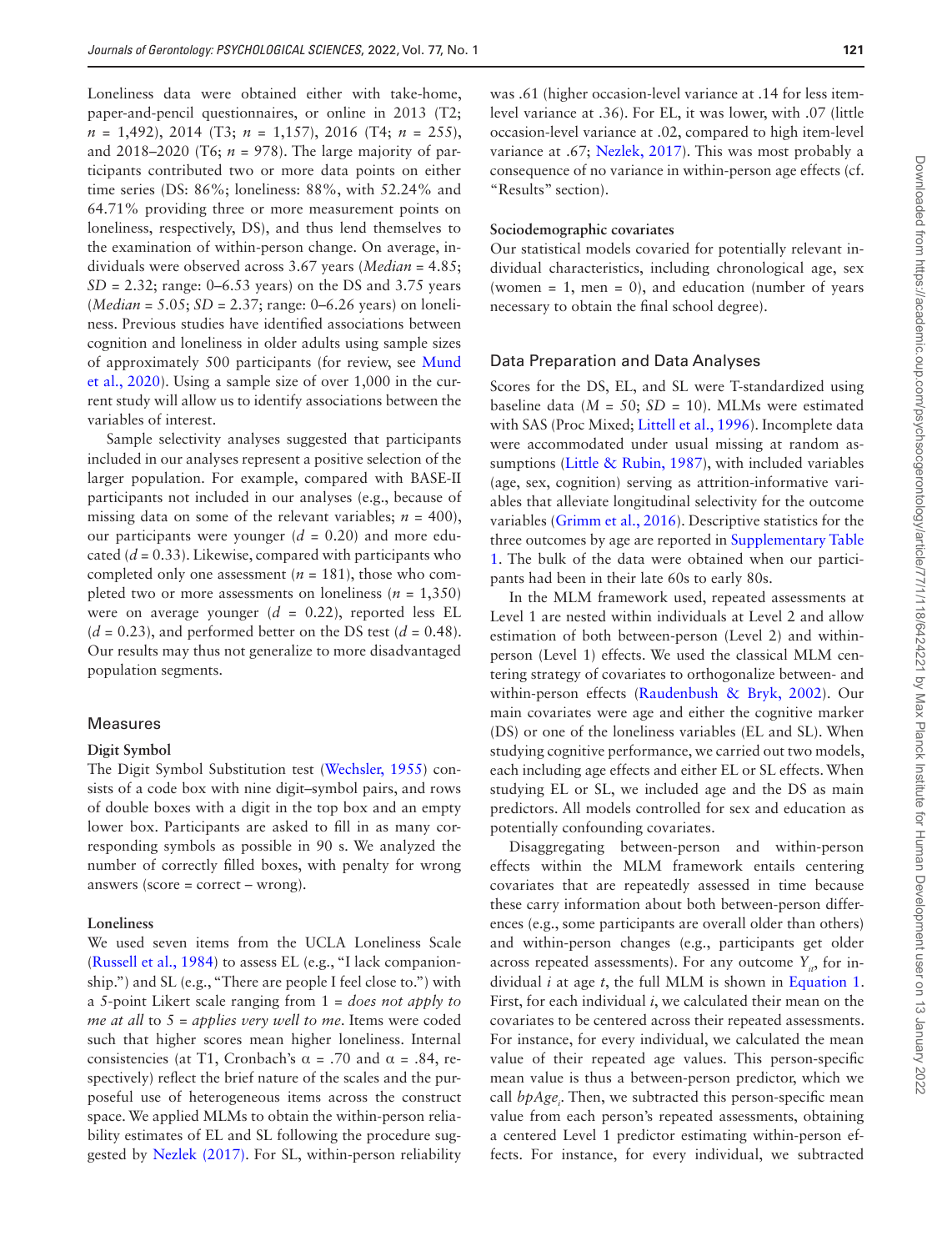*bpAge<sub>i</sub>* from their repeated age values, and called the resulting differences  $wpAge<sub>i</sub>$ . Thus, we estimated betweenperson age effects via  $bpAge$ , and within-person age effects via  $wpAge_i$ . To keep the interpretation of the overall intercept, we centered the person-specific means  $bpAge_i$  on the overall sample mean. We applied the same procedure to the other covariate  $X_{i}$ , whose between- and within-person effects we wanted to disaggregate, namely EL or SL when predicting DS, and DS when predicting EL or SL.

We also included sex  $(W_i)$  and education  $(E_i)$  and their interactions with both between- and within-person effects of *Age* and *X*. We centered  $E_i$  around the overall sample mean.

 $Y_{it} = \gamma_{00} + \gamma_{10} \omega p A g e_{it} + \gamma_{01} b p A g e_{i} + \gamma_{11} \omega p X_{it} +$  $\gamma_{02}b\phi X_i + \gamma_{12}w\phi A g e_{it}w\phi X_{it} + \gamma_{13}w\phi A g e_{it}b\phi X_i$  $+\gamma_{14}bpAge_iwpX_{it} + \gamma_{03}bpAge_ibpX_i + \gamma_{04}W_i + \gamma_{15}wpAge_{it}W_i$  $+\gamma_{05}b\beta\log_i W_i + \gamma_{16}\omega\beta X_iW_i + \gamma_{06}b\beta X_iW_i +$  $\gamma_{07}E_i + \gamma_{17}\omega pAge_{it}E_i + \gamma_{08}bpAge_iE_i + \gamma_{18}\omega pX_{it}E_i$  $+\gamma_{09}b\gamma_{i}E_{i} + u_{0i} + u_{1i}\omega_{i}P_{i}A_{ge_{it}} + r_{it}$ (1)

<span id="page-4-0"></span>We allowed for individual-specific random effects around the intercept  $(u_{0i})$  and the slope of age  $(u_{1i})$  and included the time-specific residuals  $(r<sub>i</sub>)$ . For similar applications, see [Thorvaldsson and colleagues \(2012](#page-11-10), [2020](#page-11-11)).

### **Results**

We report descriptive statistics and intercorrelations among the measures of interest in [Table 1.](#page-4-1) At baseline, the DS was not correlated with either of the two loneliness facets. In line with earlier reports, emotional and social facets of loneliness are interrelated  $(r = .54)$ , yet capture different aspects of the larger concept space. Age, sex, and education are in multifaceted ways associated with the three measures of interest (thus are meaningfully included in our analyses).

[Table 2](#page-5-0) reports parameter estimates and standard errors from the four models estimated. Beginning with the fixed effects, we see statistically significant decline on the DS at the within-person level (w-p age: –0.49/–0.48), but no significant effects of age at the between-person level (b-p age). This suggests that, after accounting for all other effects, older participants in our sample did

not perform worse on the cognitive functioning test than younger adults, but participants deteriorate in cognitive performance by almost half a standard deviation across a 10-year epoch  $[-0.49/-0.48*10 = -4.9/-$ 4.8]. In contrast, both loneliness facets are on average stable, with only modest evidence of within-person increases in EL (0.28, for a graphical representation, see [Supplementary Figure 1](http://academic.oup.com/psychsocgerontology/article-lookup/doi/10.1093/geronb/gbab180#supplementary-data)). Moreover, for both loneliness aspects, random effects of within-person age were not significant, indicating no heterogeneity in within-person change in loneliness.

We also see evidence for sex and education effects such that women score more than one-third of a *SD* (4.11/3.87) better than men on the cognitive test, and those who are more educated report lower SL (–0.35) and score better on the cognitive test (0.64), but do not report lower EL (0.15). Being 1 *SD* above on education goes hand in hand with being about one-fifth of a *SD* above on cognitive performance  $[SD (E) = 3.03$  in [Table 1,](#page-4-1) so  $3.03 * 0.64$  in Table  $2 = 1.94 \sim 2 = 1/5$  $2 = 1.94 \sim 2 = 1/5$  of 10.51).

Most relevant for our research questions about the interplay between DS and loneliness, three findings are of note. First, there is no evidence whatsoever for predictive effects of the DS for age trajectories of EL or SL, either at the between-person level or at the within-person level. Second, there is also no evidence that EL or SL contribute to individuals' decrease in cognition at the within-person level. Third, in contrast, predictive effects of loneliness for DS emerge at the between-person level, both for EL (–0.13) and SL (–0.18). As can be seen in [Figure 1](#page-6-0), loneliness discriminates individuals at the between-person level, such that those feeling emotionally or socially more lonely showed lower cognitive performance than those feeling emotionally or socially less lonely. The effect size of SL is roughly comparable to that of education, with 1 *SD* difference in SL being associated with about a fifth *SD* difference on the DS [*SD* (SL) = 10.12 in [Table 1](#page-4-1), so 10.12 \* 0.18 in [Table](#page-5-0)   $2 = 1.82 \approx 2 = 1/5$  $2 = 1.82 \approx 2 = 1/5$  of 10.51]. We also portrayed a locally weighted scatterplot smoothing (loess) relation between DS and the two loneliness variables, and in both cases obtained a virtual straight-line relationship, thereby validating the linear parametrization specified in the model of [Equation 1](#page-4-0).

<span id="page-4-1"></span>**Table 1.** Descriptive Statistics at Baseline Assessment and Intercorrelations for Study Measures

|                                    | Intercorrelations |       |        |        |        |        |        |  |
|------------------------------------|-------------------|-------|--------|--------|--------|--------|--------|--|
|                                    | M                 | SD    |        | 2      | 3      | 4      |        |  |
| $(1)$ Digit Symbol $(12-88)$       | 49.71             | 10.51 |        |        |        |        |        |  |
| (2) Emotional loneliness (42–94)   | 50.03             | 10.04 | $-.04$ |        |        |        |        |  |
| $(3)$ Social loneliness $(42-101)$ | 50.01             | 10.12 | $-.05$ | .54    |        |        |        |  |
| $(4)$ Age $(61-88)$                | 70.63             | 3.83  | $-.08$ | .05    | .06    |        |        |  |
| $(5)$ % Women                      | 50.18             |       | .16    | .01    | $-.09$ | .01    |        |  |
| $(4)$ Education $(7-18)$           | 14.55             | 3.03  | .13    | $-.03$ | $-.07$ | $-.02$ | $-.18$ |  |

*Notes*:  $M =$  mean.  $N = 1,425$ . Scores for the Digit Symbol, emotional loneliness, and social loneliness were standardized to the T metric using the cross-sectional Berlin Aging Study II sample at T1 (*M* = 50, *SD* = 10). Intercorrelations in bold differ statistically significantly from zero at *p* < .05.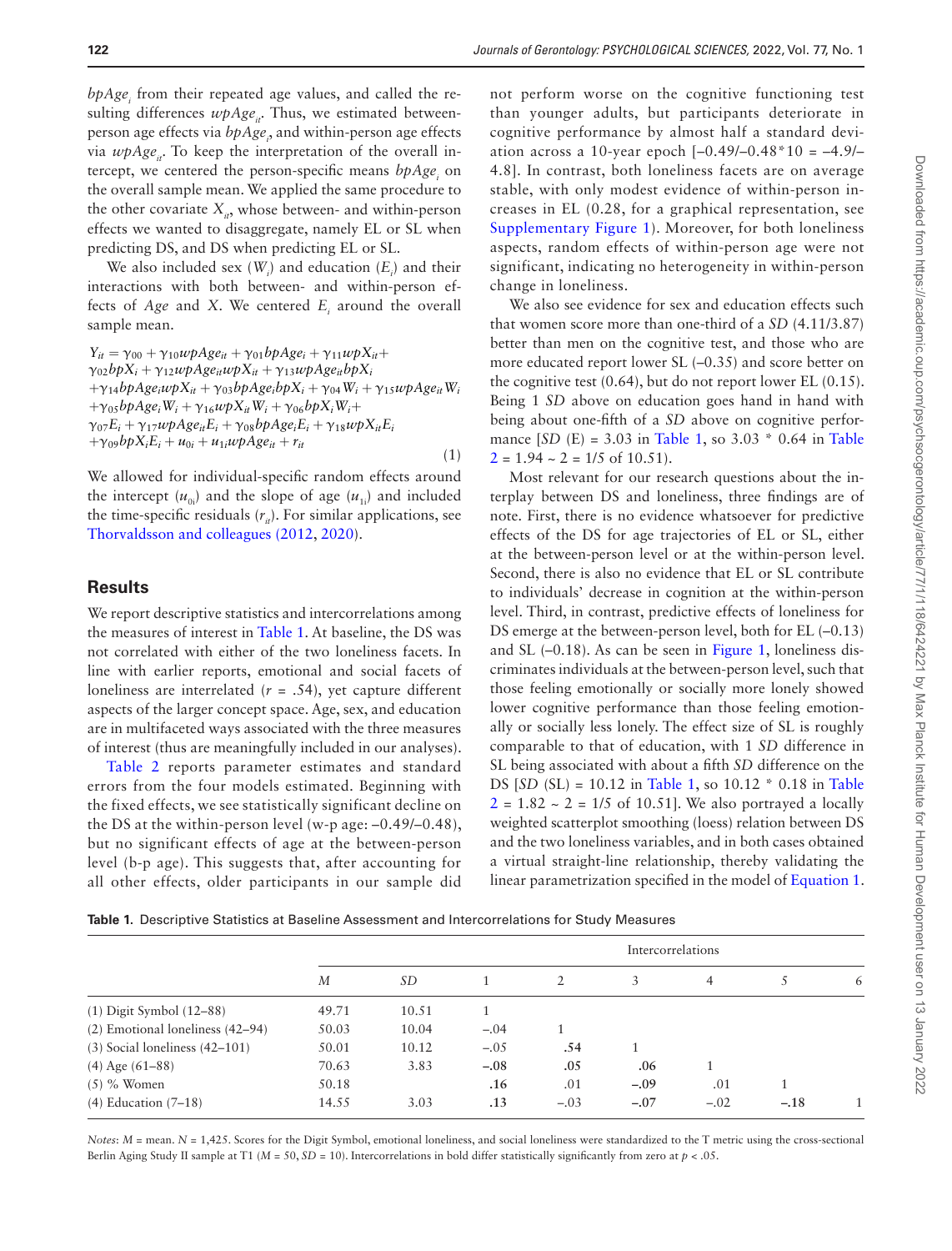<span id="page-5-0"></span>

| <b>Table 2.</b> Growth Models of Emotional Loneliness (EL), Social Loneliness (SL), and the Digit Symbol |  |  |
|----------------------------------------------------------------------------------------------------------|--|--|
|----------------------------------------------------------------------------------------------------------|--|--|

|                                                                   | <b>Emotional loneliness</b> |                          | Social loneliness        |                          | Digit Symbol             |                          | Digit Symbol             |                          |
|-------------------------------------------------------------------|-----------------------------|--------------------------|--------------------------|--------------------------|--------------------------|--------------------------|--------------------------|--------------------------|
|                                                                   | Est.                        | SE                       | Est.                     | <b>SE</b>                | Est.                     | <b>SE</b>                | Est.                     | <b>SE</b>                |
| Fixed effects                                                     |                             |                          |                          |                          |                          |                          |                          |                          |
| Intercept $(\gamma_{00})$                                         | 50.82**                     | 0.41                     | $51.03**$                | 0.42                     | $46.37**$                | 0.47                     | 46.51**                  | 0.47                     |
| $wpAge$ ( $\gamma_{10}$ )                                         | $0.28*$                     | 0.12                     | 0.02                     | 0.14                     | $-0.49**$                | 0.12                     | $-0.48**$                | 0.12                     |
| bpAge $(\gamma_{01})$                                             | $-0.03$                     | 0.09                     | 0.05                     | 0.09                     | $-0.13$                  | 0.09                     | $-0.13$                  | 0.09                     |
| Digit Symbol                                                      |                             |                          |                          |                          |                          |                          |                          |                          |
| $wpDS(\gamma_{11})$                                               | $-0.08$                     | 0.05                     | $-0.12$                  | 0.06                     |                          |                          |                          |                          |
| bpDS $(\gamma_{02})$                                              | $-0.02$                     | 0.04                     | $-0.06$                  | 0.04                     |                          |                          |                          |                          |
| $wpAge \times wpDS (\gamma_{12})$                                 | 0.01                        | $0.02\,$                 | $-0.01$                  | 0.02                     | $\overline{\phantom{0}}$ | $\overline{\phantom{0}}$ |                          |                          |
| $wpAge \times bpDS (\gamma_{13})$                                 | 0.02                        | $0.01\,$                 | 0.00                     | 0.01                     |                          |                          |                          |                          |
| bpAge $\times$ wpDS ( $\gamma_{14}$ )                             | 0.01                        | $0.01\,$                 | $0.02*$                  | 0.01                     |                          | $\overline{\phantom{0}}$ |                          |                          |
| bpAge $\times$ bpDS ( $\gamma_{03}$ )                             | $-0.01$                     | 0.01                     | $-0.01$                  | 0.01                     |                          |                          |                          |                          |
| EL or SL                                                          |                             |                          |                          |                          |                          |                          |                          |                          |
| $wpEL(\gamma_{11})$                                               |                             |                          | $\overline{\phantom{0}}$ | $\qquad \qquad -$        | $-0.01$                  | 0.05                     |                          |                          |
| bpEL $(\gamma_{02})$                                              |                             |                          |                          |                          | $-0.13**$                | 0.05                     | $\overline{\phantom{0}}$ |                          |
| $wpAge \times wpEL (\gamma_{12})$                                 |                             |                          | $\overline{\phantom{0}}$ |                          | 0.02                     | 0.02                     | $\overline{\phantom{0}}$ |                          |
| $wpAge \times bpEL$ ( $\gamma_{13}$ )                             |                             |                          | $\overline{\phantom{0}}$ | $\overline{\phantom{0}}$ | $-0.02$                  | 0.01                     | $\overline{\phantom{0}}$ |                          |
| bpAge $\times$ wpEL ( $\gamma_{14}$ )                             |                             |                          |                          |                          | 0.01                     | 0.01                     |                          |                          |
| bpAge $\times$ bpEL ( $\gamma_{03}$ )                             |                             |                          | $\overline{\phantom{0}}$ |                          | $-0.01$                  | 0.01                     |                          | $\overline{\phantom{0}}$ |
| $wpSL(\gamma_{11})$                                               |                             |                          | $\overline{\phantom{0}}$ |                          |                          | $\overline{\phantom{0}}$ | $-0.03$                  | 0.04                     |
| bpSL $(\gamma_{02})$                                              |                             |                          | $\overline{\phantom{0}}$ |                          |                          | $\overline{\phantom{0}}$ | $-0.18**$                | 0.05                     |
| $wpAge \times wpSL(\gamma_{12})$                                  |                             | $\overline{\phantom{0}}$ | $\overline{\phantom{0}}$ | $\overline{\phantom{0}}$ | $\overline{\phantom{0}}$ | $\overline{\phantom{0}}$ | $-0.01$                  | 0.01                     |
| $wpAge \times bpSL$ ( $\gamma_{13}$ )                             |                             |                          | $\overline{\phantom{0}}$ |                          |                          |                          | $-0.03**$                | 0.01                     |
| bpAge $\times$ wpSL ( $\gamma_{14}$ )                             |                             |                          |                          |                          |                          |                          | 0.01                     | 0.01                     |
| bpAge $\times$ bpSL ( $\gamma_{03}$ )                             |                             | $\overline{\phantom{0}}$ | $\overline{\phantom{0}}$ | $\overline{\phantom{0}}$ |                          | $\overline{\phantom{0}}$ | $-0.02**$                | 0.01                     |
| Covariates                                                        |                             |                          |                          |                          |                          |                          |                          |                          |
| $W(\gamma_{04})$                                                  | 0.06                        | 0.61                     | $-1.51$                  | 0.63                     | $4.11**$                 | 0.69                     | $3.87**$                 | 0.69                     |
| $wpAge \times W(\gamma_{15})$                                     | $-0.07$                     | 0.19                     | 0.16                     | 0.22                     | 0.18                     | 0.19                     | 0.13                     | 0.19                     |
| bpAge $\times$ W ( $\gamma_{05}$ )                                | 0.25                        | 0.14                     | 0.12                     | 0.14                     | $-0.17$                  | 0.15                     | $-0.19$                  | 0.15                     |
| $wpDS \times W(\gamma_{16})$                                      | 0.03                        | 0.05                     | 0.12                     | 0.06                     |                          |                          |                          |                          |
| $b pDS \times W(\gamma_{06})$                                     | 0.03                        | 0.05                     | 0.03                     | 0.05                     |                          |                          |                          |                          |
| $wpEL \times W(\gamma_{16})$                                      |                             |                          | $\overline{\phantom{0}}$ | $\overline{\phantom{0}}$ | $-0.01$                  | 0.06                     |                          | $\overline{\phantom{0}}$ |
| bpEL $\times$ W ( $\gamma_{06}$ )                                 |                             |                          |                          |                          | $0.08\,$                 | 0.06                     |                          |                          |
| $wpSL \times W(\gamma_{16})$                                      |                             | $\overline{\phantom{0}}$ |                          | $\overline{\phantom{0}}$ |                          | $\overline{\phantom{0}}$ | 0.03                     | 0.05                     |
| $bpSL \times W(\gamma_{06})$                                      |                             |                          |                          |                          |                          |                          | 0.07                     | 0.06                     |
| $E\ (\gamma_{07})$                                                | $-0.15$                     | 0.10                     | $-0.35**$                | 0.10                     | $0.66**$                 | 0.11                     | $0.64**$                 | 0.11                     |
| $wpAge \times E(\gamma_{17})$                                     | $-0.05$                     | 0.03                     | $-0.04$                  | 0.04                     | 0.03                     | 0.03                     | 0.02                     | $0.03\,$                 |
| bpAge $\times$ E ( $\gamma_{08}$ )                                | 0.03                        | 0.02                     | 0.04                     | 0.02                     | $-0.04$                  | 0.02                     | $-0.03$                  | 0.02                     |
| $wpDS \times E(\gamma_{18})$                                      | 0.00                        | $0.01\,$                 | $-0.01$                  | 0.01                     |                          | $\qquad \qquad$          |                          |                          |
| $bpDS \times E \; (\gamma_{09})$                                  | $-0.00$                     | 0.01                     | 0.00                     | 0.01                     |                          | $\qquad \qquad -$        |                          |                          |
| $wpEL \times E(\gamma_{18})$                                      |                             |                          |                          |                          | $-0.00$                  | 0.01                     |                          |                          |
| bpEL $\times$ E ( $\gamma_{09}$ )                                 |                             |                          |                          |                          | 0.01                     | 0.01                     |                          |                          |
|                                                                   |                             |                          |                          |                          |                          |                          | $-0.01$                  | 0.01                     |
| $wpSL \times E(\gamma_{18})$<br>bpSL $\times$ E ( $\gamma_{09}$ ) |                             |                          |                          |                          |                          |                          | 0.01                     | $0.01\,$                 |
| Random effects                                                    |                             |                          |                          |                          |                          |                          |                          |                          |
| Var. intercept                                                    | $66.23**$                   | 3.39                     | $55.21**$                |                          | 100.80**                 | 5.79                     |                          |                          |
|                                                                   |                             |                          |                          | 4.40                     |                          |                          | 100.45**                 | 5.77                     |
| Var. w-p age                                                      |                             |                          | 0.34                     | 0.37                     | 0.12                     | 0.25                     | 0.11                     | 0.25                     |
| Cov. intercept, w-p age                                           |                             |                          | $-0.00$                  | 0.94                     | $5.24**$                 | 1.08                     | 5.20                     | 1.07                     |
| Residual variance                                                 | 33.72**                     | 1.36                     | $47.05**$                | 2.10                     | 33.89**                  | 1.51                     | 33.86**                  | 1.51                     |
| Variance accounted for                                            |                             |                          |                          |                          |                          |                          |                          |                          |
| w-p                                                               | .010                        |                          | .045                     |                          | .070                     |                          | .073                     |                          |
| $b-p$                                                             | .009                        |                          | .049                     |                          | $.078\,$                 |                          | .080                     |                          |

*Notes*: *N* between 1,271 and 1,285 participants who provided 2,385 observations. Unstandardized estimates and standard errors presented. wp = within-person; bp = between-person. Emotional loneliness (EL), social loneliness (SL), and the Digit Symbol (DS) were T-standardized using baseline data of the entire sample ( $M = 50$ ;  $SD = 10$ ). Age was grant-men centered at age 73.26 years. Est. = estimate; Var. = variance; Cov. = covariance; w-p = within-person; b-p = between person; W = women; E = education.

\*\**p* < .01, \**p* < .05.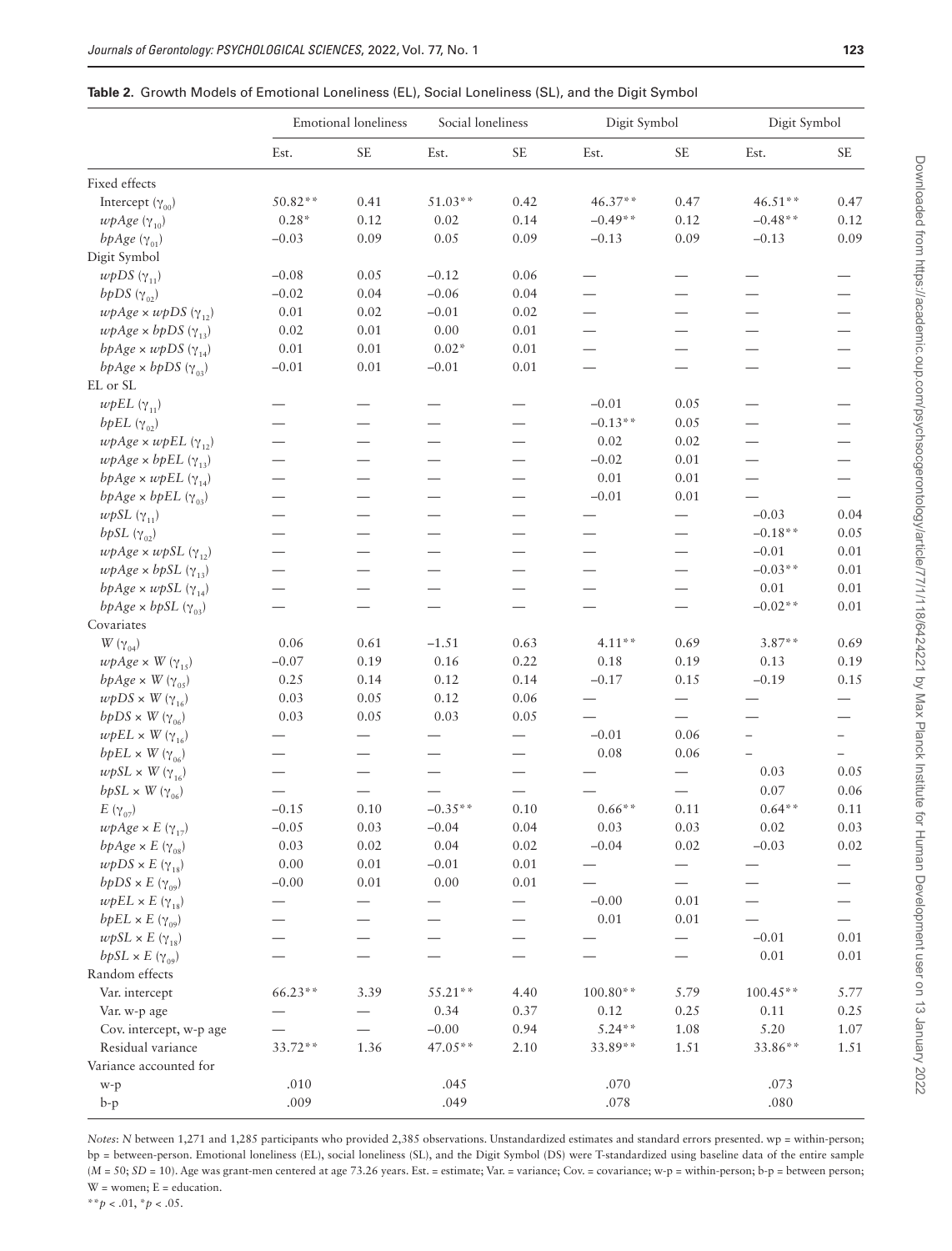

<span id="page-6-0"></span>**Figure 1.** Illustrating between-person associations of emotional loneliness (left-hand panel) and social loneliness (right-hand panel) with the Digit Symbol test as a marker of perceptual speed. It can be obtained that loneliness discriminates individuals at the between-person level, such that those feeling emotionally or socially more lonely perform cognitively less well than those feeling emotionally or socially less lonely. Full color version is available within the online issue.

Finally, the between-person predictive effects of SL interacted with age both at the level of within-person (–0.03) and between-person effects (–0.02). To depict the various between-person and within-person effects of age and SL on DS, we ran a simplified version of the model that excludes the covariates  $(W_i, E_i)$  and their interactions. [Figure 2](#page-6-1) shows in lighter, red, thick lines the between-person age effects and in darker, blue, thin lines the within-person effects of SL on DS (for a similar depiction, see [Thorvaldsson et al., 2012,](#page-11-10) [2020\)](#page-11-11). The continuous solid line refers to the average between-person age value, whereas the dashed and dotted lines refer to  $\pm 1$ *SD* of age, respectively. The negative slopes of all three thick red lines show the negative between-person effects of SL on the DS, and the fact that the dotted line is much steeper than the dashed line portrays the interaction of between-person SL effects and age. In other words, the predictive effects at the between-person level of SL for (change in) cognition are stronger for people who are relatively younger in our sample (i.e., in their mid to late 60s) than for those who are relatively older in our sample (i.e., in their early 80s). Moreover, [Figure 2](#page-6-1) shows that the within-person SL effects on DS, although being weak overall (all darker, blue, thin lines are nearly flat), deviate from between-person SL effects among those who are relatively younger in our sample (dotted lines), whereas they do not among those who are relatively older in our sample (dashed lines). This underscores the age effect on the contrast between within- and between-person effects of loneliness on cognition.

Following [Snijders and Boskers \(2012\)](#page-11-19), we calculated the variances accounted for in our models by comparing the reduction in unexplained variance between the full model reported in [Table 2](#page-5-0) and an empty model that did



<span id="page-6-1"></span>**Figure 2.** Illustrating between-person age associations (lighter red thick lines) and within-person age associations (darker blue thin lines) of social loneliness on perceptual speed. The continuous solid line refers to average between-person age, whereas the dashed and dotted lines refer to ±1 *SD* of age. It can be obtained that the predictive effects at the betweenperson level of social loneliness for (change in) cognition are stronger for people who are relatively younger in our sample (i.e., in their mid to late 60s) than for those who are relatively older in our sample (say in their 80s). The within-person social loneliness effects on the Digit Symbol, although being weak overall (all darker blue thin lines are close to flat), deviate from between-person social loneliness effects among those who are relatively younger in our sample (dotted lines), whereas they do not among those who are relatively older in our sample (dashed lines). Full color version is available within the online issue.

not include any of the predictors. Results revealed (see bottom portion of [Table 2\)](#page-5-0) that about 1% of the variance both at the within-person level and the between-person level was explained in EL. For SL, these numbers were around 4.5% and 4.9%, and the explained variance for the DS was between 7% and 8%.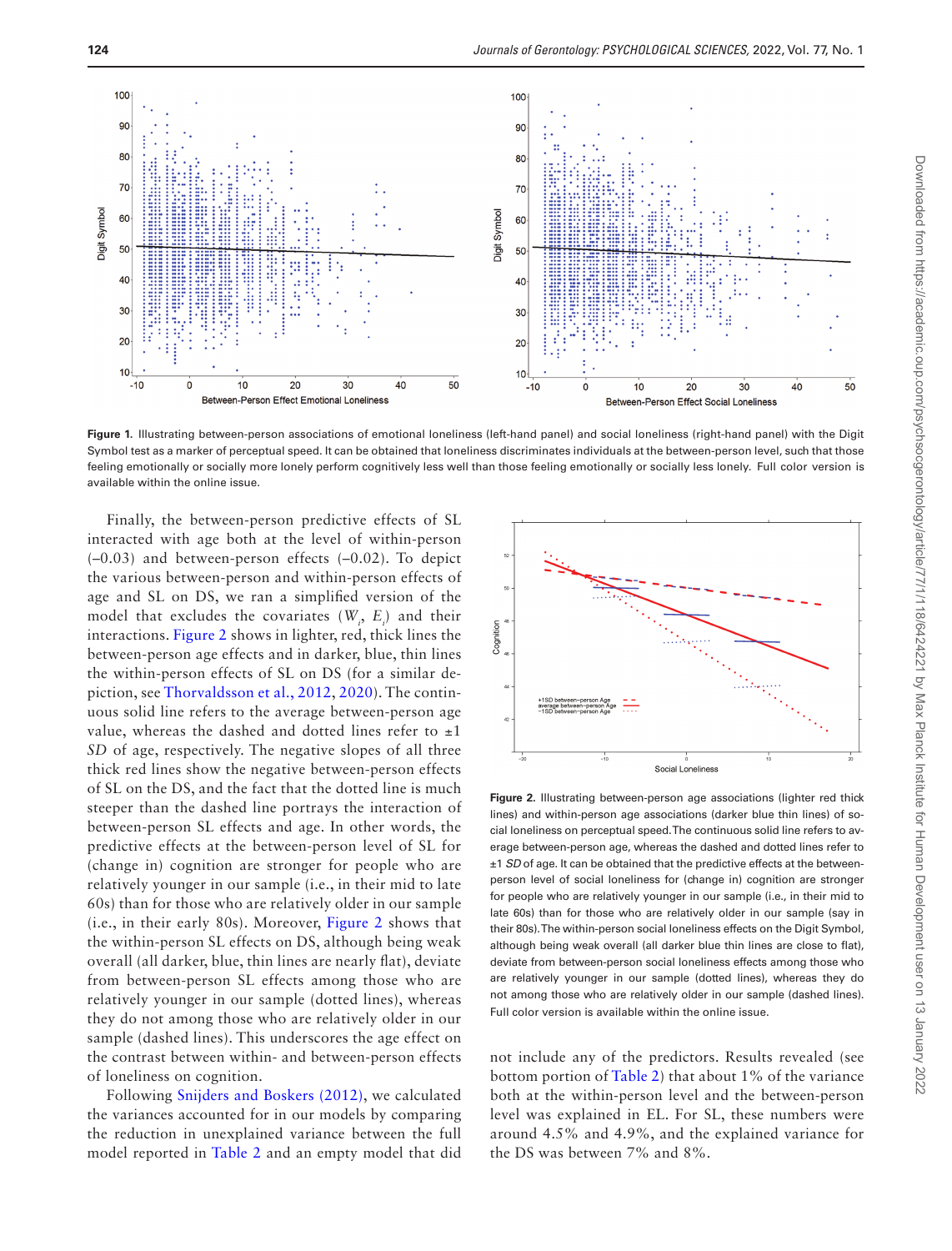## **Discussion**

Our major objective was to disentangle age-related betweenperson from within-person associations between perceptual speed and loneliness in old age. Results revealed declines on perceptual speed and slight increases in EL with aging over time. We found no predictive effects of perceptual speed for age trajectories of EL or SL, neither at the between- nor at the within-person level. We also did not find evidence that SL or EL contributed to individuals' decrease in cognition at the within-person level. However, both SL and EL predicted perceptual speed at the between-person level. Being in one's 60s and early 70s was associated with stronger predictive effects of SL for perceptual speed and with a discrepancy in the direction and size of between-person and within-person associations.

### Age Trajectories of Cognitive Functioning and SL and EL in Old Age

Our results of within-person declines on perceptual speed by almost half a standard deviation across a 10-year epoch are consistent with a myriad of earlier findings reporting substantial decrements in fluid cognitive abilities ([Salthouse, 2004](#page-11-20), [2009;](#page-11-21) [Tucker-Drob et al., 2019\)](#page-11-22). Of note though is that the between-person effect of age was not statistically significant, indicating that those in their early 80s did not perform worse on the cognitive functioning test than those in their late 60s. This might be a result of the positive selection of the sample (particularly of those in older ages) and our participants' relatively good health ([König et al., 2018\)](#page-10-21). Importantly, performance advantages for women over men and for those who are more educated corroborate the results of a recent meta-analysis on the role of education in adult cognition (Lövdé[n et al., 2020\)](#page-10-15).

The average stability found in BASE-II for age-related loneliness trajectories also mirrors reports from the extant literature. For example, [Mund and colleagues \(2020\)](#page-10-3) have concluded from the meta-analysis that mean levels of loneliness essentially remain stable from adolescence to oldest old age. It could be that the complex interplay of gain- and loss-related experiences in older age (e.g., loss of long-term friends vs better emotion regulation) cancel out one another. Our finding that more educated people report lower levels of SL, but not EL, also mirrors results from a meta-analysis ([Pinquart & Sörensen, 2001\)](#page-11-23) and may reflect the fact that more educated, and thus economically more privileged, individuals have more resources and overall opportunities to participate in social activities (e.g., clubs, restaurant visits) and also have more resources to actively regulate their social lives. This might not necessarily go hand in hand with the quality of those relationships and therefore is not reflected in EL.

## The Interplay Between Cognitive Functioning and Loneliness in Old Age

Most important for our research question, we can only speculate about why we did not find evidence for predictive effects of perceptual speed for age trajectories of EL or SL, either at the between-person or at the within-person level. It is possible that the predictive validity of perceptual speed for loneliness emerges later in life (e.g., in very old age or closer to death) when overall resources and functioning show more marked declines or have reached more impoverished levels. It is also possible that declines in cognitive abilities that are more salient (e.g., memory) are stronger predictors of withdrawing from social connections.

Our results on the predictive effects of both EL and SL for perceptual speed performance at the between-person level are in line with previous work ([Donovan et al., 2017](#page-9-9)), highlighting the predictive validity of loneliness for cognitive functioning. That these associations did not exist at the within-person level suggests that this relationship holds across individuals, rather than within-persons. The presence of between-person level associations might reflect the operation of processes occurring earlier in the life span. Feeling emotionally and socially lonely compared to others might reduce one's exposure to sensory and cognitive stimuli, which in turn may result in less stimulating environments ([Wilson et al., 2007\)](#page-11-6). That such associations were stronger for our participants in their 60s and early 70s could be taken to indicate that SL might be more detrimental for cognitive functioning in earlier phases of old age, when the normative expectation remains to be socially embedded into a larger network [\(Carstensen et al., 1999\)](#page-9-3). Also, the finding that the direction and size of between-person and within-person associations differed among those in their 60s and early 70s, but not for older participants, suggests that factors contributing to within-person associations of perceptual speed and loneliness in younger-old individuals may not contribute to average between-person associations of perceptual speed and loneliness.

Corroborating previous research, we also found effects for sex and education such that women and those who were better educated performed better on the cognitive test. Those who were better educated also reported lower SL. Future mechanism-oriented studies need to examine pathways underlying such associations.

Based on our study design, we cannot draw inferences about underlying mechanisms. As one possible pathway, a number of studies have identified overlapping neuroanatomical substrates and shared brain regions of cognition and loneliness (see [Düzel et al., 2019](#page-9-4); [Dolcos et al., 2020\)](#page-9-10), including limbic brain regions and parietal and prefrontal cortices (i.e., cingulate, amygdala, and insula). Age- and pathology-related changes in such brain structures and functioning (e.g., brain atrophy) may thus contribute to across-domain associations of age-related changes in cognition and loneliness. As a second possible pathway, neurotransmitters have been shown to facilitate both cognitive function and lack of loneliness, and so may constitute neural correlates of cognition–loneliness changes and interactions. For example, the dopaminergic system is involved in regulating information processing, thereby enabling learning and memory consolidation processes, and also in decreasing loneliness when activated in rewarding situations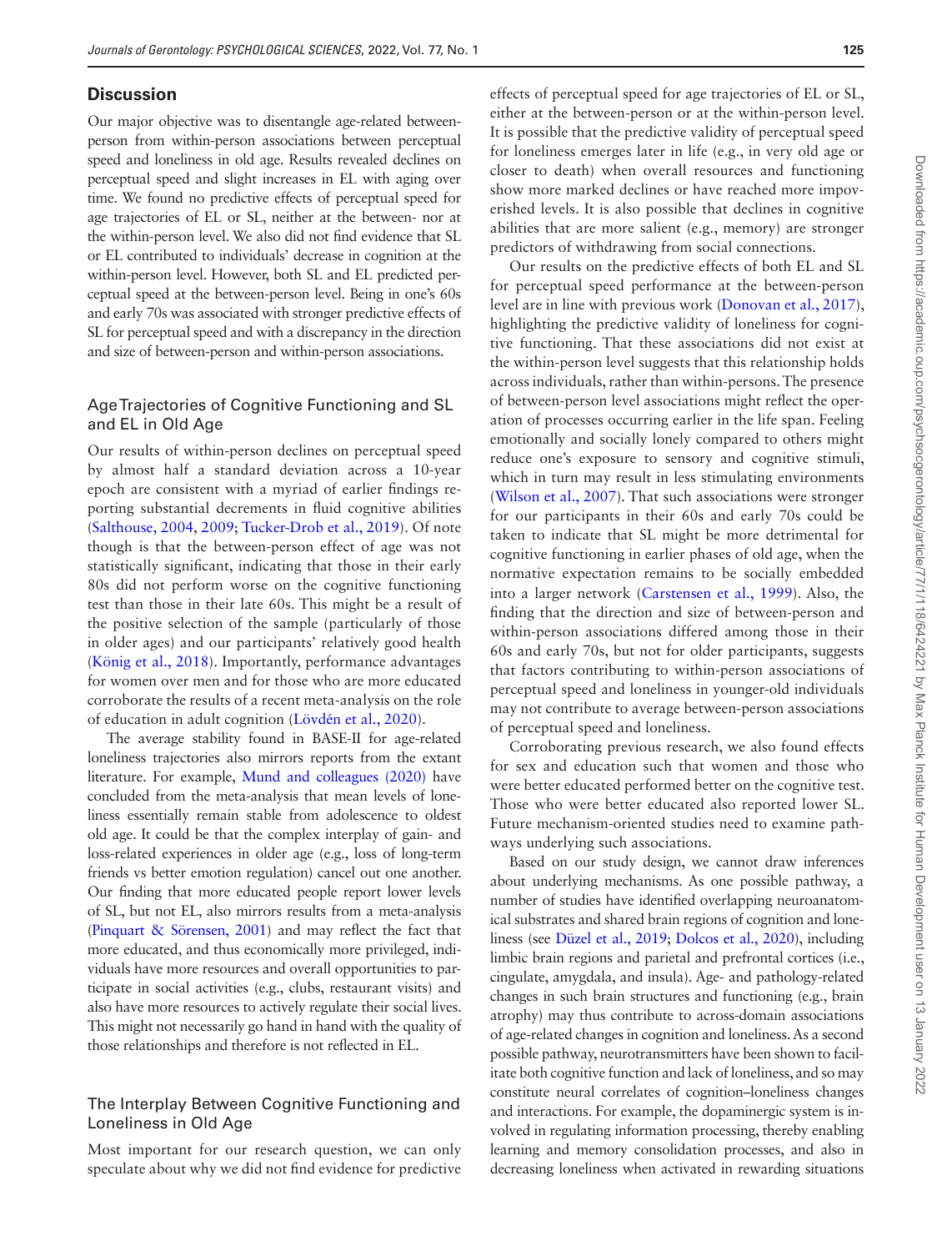and positive social experiences ([Dolcos et al., 2020](#page-9-10)). Growing empirical evidence suggests that alterations in physiological systems may operate as one of the key pathways linking both domains among older adults ([Düzel et al., 2019\)](#page-9-4).

#### Limitations and Outlook

In closing, we note limitations of our study design, measures, and sample. First, we acknowledge that our study design is not balanced, with more longitudinal observations for loneliness than for the DS. Thus, our study can be considered a rather conservative test of the predictive effects of loneliness for age trajectories in perceptual speed. Yet, the design may undermine our statistical power to test the within-person predictive effects of perceptual speed for age trajectories in loneliness. Future studies examining these associations would benefit from including more than four measurement points. We also note that the spacing between measurement points was not equal across waves. In follow-up analyses, we accommodated the point by including the time of assessment as an additional covariate in our analyses and obtained substantively identical results. However, future research would need to further examine whether or not the time interval between measurements might affect patterns of (within-person) associations. For example, it is an open question whether or not (withinperson associations of) changes in perceptual speed and EL or SL occur at the same pace.

As limitations of our measures, we note that we had no information on more fine-grained indices of cognitive functioning or social functioning. This would have been highly informative because results might not generalize to other domains of cognitive (e.g., episodic memory; working memory) or social (e.g., network composition, quality of social interactions) functioning. To illustrate, based on previous research, one could assume that not social interactions per se but the quality of such interactions might be relevant to cognitive functioning in older age ([Windsor et al., 2014\)](#page-11-24). It could also be highly informative to examine potential moderators. For example, lifestyle factors such as (former) neighbors or marital status and type or exercise may not only help maintain cognitive functioning ([Hertzog](#page-10-22)  [et al., 2008](#page-10-22)), but also protect against loneliness, because these factors provide a social context, cognitive–physical activities, and potentially a sense of belonging (e.g., to sports clubs or a group of colleagues). Similarly, mental health and, especially, depression have been linked to both loneliness and cognitive functioning [\(Sin et al., 2018\)](#page-11-25). Future studies should examine the moderating effect lifestyle factors and mental health on the association between loneliness and perceptual speed.

For conceptual reasons (e.g., [Mund et al., 2020](#page-10-3)) and reasons of parsimony, we decided to examine emotional and social faces of loneliness separately. To nevertheless examine SL and EL as simultaneous predictors, we conducted a follow-up analysis ([Supplementary Table 2\)](http://academic.oup.com/psychsocgerontology/article-lookup/doi/10.1093/geronb/gbab180#supplementary-data). It appears as if associations of SL with perceptual speed are more robust than those of EL. This may suggest that the perception of

the quantity of one's support network (i.e., friends, family, and neighbors) may be more important for processing speed. Future studies need to further examine the complex interplay of loneliness dimensions on perceptual speed.

We also acknowledge that within-person reliabilities of EL were less than ideal. At the same time, we refer to [Nezlek \(2017\),](#page-10-17) who had argued that the usual trait-level standards (with the reliability of .60–.80 considered moderate and only substantial if greater than .80) should be relaxed when it comes to within-person reliability because, among other reasons, there are typically fewer items in within-person designs to reduce participant workload, and fewer items automatically mathematically lead to lower reliability. In addition, we applied MLM reliability estimation ([Raudenbush & Bryk, 2002\)](#page-11-18), which is more conservative because it accounts for unreliability better than what is typically done with Cronbach's alphas, such as estimates applied to trait reliability. We believe that the lower reliability estimate for EL might be a reason for its weaker association with perceptual speed compared to SL.

As limitations of our sample, we acknowledge that our participants were in relatively good health and did not cover the very old segments of the population. No participant included in our analysis had dementia, as indexed by multiple cognitive screening instruments at baseline assessment (see Röhr et al., [2020](#page-11-26)). As a consequence, our results may not generalize to more disadvantaged or very old segments of the population because persons with low educational level and poor health and those living in institutions were underrepresented in our sample.

We also note that our findings might not generalize across historical time. To illustrate, perceptual speed has been shown to improve across historical time (e.g., [Gerstorf et al., 2015\)](#page-10-23), whereas findings regarding SL and EL are rather inconclusive [\(Hawkley et al., 2019;](#page-10-24) [Hülür](#page-10-25)  [et al., 2016](#page-10-25)). Additionally, a number of studies suggest that positive historical trends in cognitive functioning are attenuated or even reversed in very old age (80s and older) and towards the end of life (see [Drewelies et al., 2019](#page-9-11); [Gerstorf](#page-10-26)  [et al., 2020](#page-10-26)). It is thus an open question whether the dynamics observed for current cohorts of older adults (as those tested here in BASE-II) differ from those observed in earlier historical times (as those among same-aged adults two to three decades ago). For example, one could expect that with overall improved cognitive functioning, associations between loneliness and perceptual speed emerge later in the life span (e.g., when people reach their 80s and 90s).

Lastly, although these results provide some evidence for interrelations between loneliness and perceptual speed in old age, these effects emerged only in certain constellations and were small in size and should thus be interpreted with caution.

## **Conclusions**

Results from the present study suggest that perceptual speed and loneliness as two key domains of life are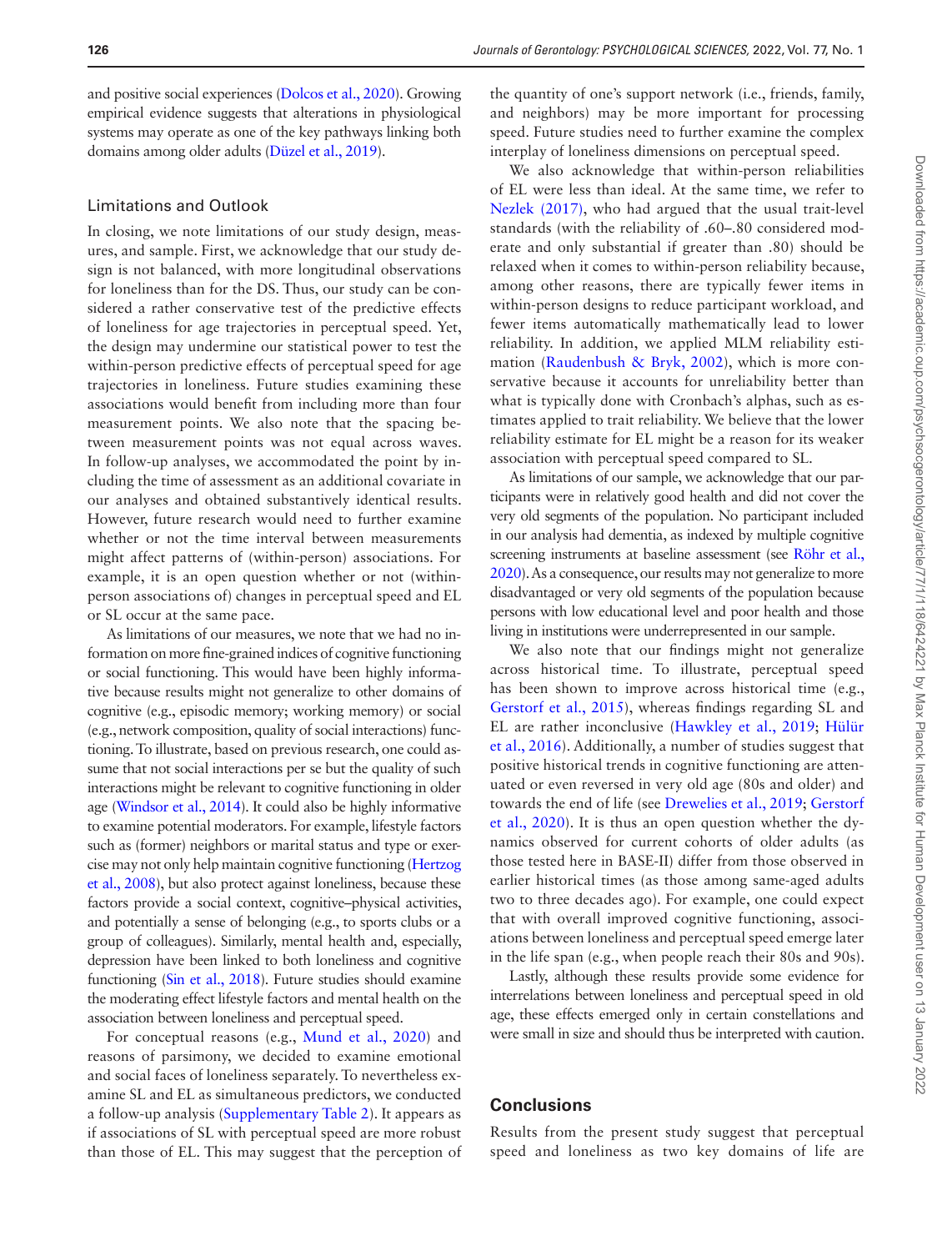interrelated in old age. Specifically, perceptual speed did not predict EL or SL, at either the between- or withinperson level. However, loneliness discriminated individuals at the between-person level, such that those feeling emotionally or socially more lonely showed lower cognitive performance than those feeling emotionally or socially less lonely. Our findings also suggest that insights about the direction and size of associations gained at the between-person level do not necessarily generalize to the within-person level. This provides impetus for more mechanism-oriented research at the within-person level so as to move towards informing targeted interventions in the future. Future research into the mechanisms underlying such differential associations or the lack of such associations at the within-person level promises to shed light onto central processes of successful aging.

# **Supplementary Material**

Supplementary data are available at *The Journals of Gerontology, Series B: Psychological Sciences and Social Sciences* online.

# **Funding**

This work reports data from the Berlin Aging Study II project, which was supported by the German Federal Ministry of Education and Research (Bundesministerium für Bildung und Forschung [BMBF]) under grant numbers #01UW0808, #16SV5536K, #16SV5537, #16SV5538, #16SV5837, #01GL1716A, and #01GL1716B. Another source of funding is the Max Planck Institute for Human Development, Berlin, Germany. Additional contributions (e.g., equipment, logistics, and personnel) are made from each of the other participating sites.

# **Conflict of Interest**

None declared.

# **Acknowledgments**

Further details about the study can be obtained at [www.](http://www.base2.mpg.de) [base2.mpg.de](http://www.base2.mpg.de). We thank Valgeir Thorvaldsson for his help and advice on the graphical illustrations of the current report. This research was not preregistered.

# **Author Contributions**

Design of the work: J. Drewelies, T. D. Windsor, P. Ghisletta, and D. Gerstorf; data acquisition: J. Drewelies, S. Duezel, I. Demuth, U. Lindenberger, G. G. Wagner, and D. Gerstorf; data analysis: J. Drewelies, P. Ghisletta, and D. Gerstorf; writing of paper: J. Drewelies, P. Ghisletta, and D. Gerstorf; all authors critically and substantively revised the manuscript.

# **Data Availability**

The data can be requested from the steering committee of the Berlin Aging Study II. Further details about the procedure can be obtained at [www.base2.mpg.de](http://www.base2.mpg.de).

# **References**

- <span id="page-9-2"></span>Alwin, D. F., Hofer, S. M., & McCammon, R. J. (2006). Modeling the effects of time: Integrating demographic and developmental perspectives. In R. H. Binstock & L. K. George (Eds.), *Handbook of aging and the social sciences* (pp. 20–38). Elsevier. doi:[10.1016/](https://doi.org/10.1016/B978-012088388-2/50005-5) [B978-012088388-2/50005-5](https://doi.org/10.1016/B978-012088388-2/50005-5)
- <span id="page-9-8"></span>Bertram, L., Böckenhoff, A., Demuth, I., Düzel, S., Eckardt, R., Li, S. C., Lindenberger, U., Pawelec, G., Siedler, T., Wagner, G. G., & Steinhagen-Thiessen, E. (2014). Cohort profile: The Berlin Aging Study II (BASE-II). *International Journal of Epidemiology,* **43**(3), 703–712. doi:[10.1093/ije/dyt018](https://doi.org/10.1093/ije/dyt018)
- <span id="page-9-7"></span>Borys, S., & Perlman, D. (1985). Gender differences in loneliness. *Personality and Social Psychology Bulletin*, **11**(1), 63–74. doi:[10.1177/0146167285111006](https://doi.org/10.1177/0146167285111006)
- <span id="page-9-1"></span>Brose, A., Voelkle, M. C., Lovden, M., Lindenberger, U., & Schmiedek, F. (2014). Differences in the between-person and within-person structures of affect are a matter of degree. *European Journal of Personality*, **29**, 55–71. doi:[10.1002/](https://doi.org/10.1002/per.1961) [per.1961](https://doi.org/10.1002/per.1961)
- <span id="page-9-0"></span>Cacioppo, J. T., & Hawkley, L. C. (2009). Perceived social isolation and cognition. *Trends in Cognitive Sciences,* **13**(10), 447–454. doi:[10.1016/j.tics.2009.06.005](https://doi.org/10.1016/j.tics.2009.06.005)
- <span id="page-9-6"></span>Carroll, J. B. (1993). *Human cognitive abilities: A survey of factoranalytic studies*. Cambridge University Press. doi:[10.1017/](https://doi.org/10.1017/CBO9780511571312) [CBO9780511571312](https://doi.org/10.1017/CBO9780511571312)
- <span id="page-9-3"></span>Carstensen, L. L., Isaacowitz, D. M., & Charles, S. T. (1999). Taking time seriously: A theory of socioemotional selectivity. *American Psychologist*, **54**(3), 165–181. doi[:10.1037/0003-066x.54.3.165](https://doi.org/10.1037/0003-066x.54.3.165)
- <span id="page-9-5"></span>Curran, P. J., & Bauer, D. J. (2011). The disaggregation of withinperson and between-person effects in longitudinal models of change. *Annual Review of Psychology,* **62**, 583–619. doi:[10.1146/annurev.psych.093008.100356](https://doi.org/10.1146/annurev.psych.093008.100356)
- <span id="page-9-10"></span>Dolcos, F., Katsumi, Y., Moore, M., Berggren, N., de Gelder, B., Derakshan, N., Hamm, A. O., Koster, E. H. W., Ladouceur, C. D., Okon-Singer, H., Pegna, A. J., Richter, T., Schweizer, S., Van den Stock, J., Ventura-Bort, C., Weymar, M., & Dolcos, S. (2020). Neural correlates of emotion–attention interactions: From perception, learning, and memory to social cognition, individual differences, and training interventions. *Neuroscience and Biobehavioral Reviews,* **108**, 559–601. doi[:10.1016/j.](https://doi.org/10.1016/j.neubiorev.2019.08.017) [neubiorev.2019.08.017](https://doi.org/10.1016/j.neubiorev.2019.08.017)
- <span id="page-9-9"></span>Donovan, N. J., Wu, Q., Rentz, D. M., Sperling, R. A., Marshall, G. A., & Glymour, M. M. (2017). Loneliness, depression and cognitive function in older U.S. adults. *International Journal of Geriatric Psychiatry,* **32**(5), 564–573. doi[:10.1002/gps.4495](https://doi.org/10.1002/gps.4495)
- <span id="page-9-11"></span>Drewelies, J., Huxhold, O., & Gerstorf, D. (2019). The role of historical change for adult development and aging: Towards a theoretical framework about the how and the why. *Psychology and Aging,* **34**(8), 1021–1039. doi[:10.1037/pag0000423](https://doi.org/10.1037/pag0000423)
- <span id="page-9-4"></span>Düzel, S., Drewelies, J., Gerstorf, D., Demuth, I., Steinhagen-Thiessen, E., Lindenberger, U., & Kühn, S. (2019). Structural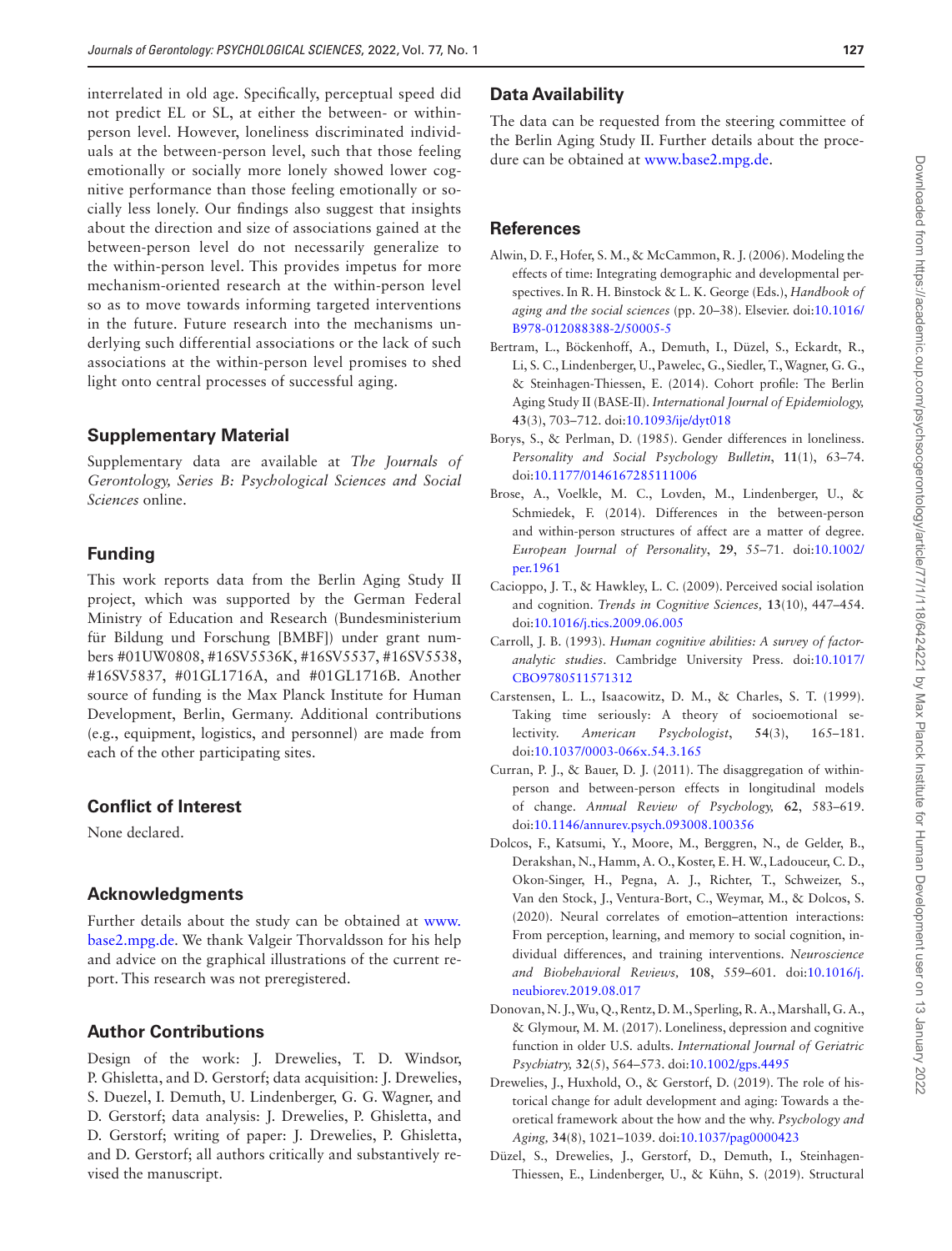brain correlates of loneliness among older adults. *Scientific Reports,* **9**(1), 13569. doi[:10.1038/s41598-019-49888-2](https://doi.org/10.1038/s41598-019-49888-2)

- <span id="page-10-5"></span>Ellwardt, L., Aartsen, M., Deeg, D., & Steverink, N. (2013). Does loneliness mediate the relation between social support and cognitive functioning in later life? *Social Science & Medicine (1982),* **98**, 116–124. doi:[10.1016/j.](https://doi.org/10.1016/j.socscimed.2013.09.002) [socscimed.2013.09.002](https://doi.org/10.1016/j.socscimed.2013.09.002)
- <span id="page-10-0"></span>Evans, I. E. M., Martyr, A., Collins, R., Brayne, C., & Clare, L. (2019). Social isolation and cognitive function in later life: A systematic review and meta-analysis. *Journal of Alzheimer's Disease,* **70**(s1), S119–S144. doi[:10.3233/JAD-180501](https://doi.org/10.3233/JAD-180501)
- <span id="page-10-14"></span>Gerstorf, D., Herlitz, A., & Smith, J. (2006). Stability of sex differences in cognition in advanced old age: The role of education and attrition. *The Journals of Gerontology, Series B: Psychological Sciences and Social Sciences,* **61**(4), P245–P249. doi:[10.1093/](https://doi.org/10.1093/geronb/61.4.p245) [geronb/61.4.p245](https://doi.org/10.1093/geronb/61.4.p245)
- <span id="page-10-23"></span>Gerstorf, D., Hülür, G., Drewelies, J., Eibich, P., Duezel, S., Demuth, I., Ghisletta, P., Steinhagen-Thiessen, E., Wagner, G. G., & Lindenberger, U. (2015). Secular changes in late-life cognition and well-being: Towards a long bright future with a short brisk ending? *Psychology and Aging,* **30**(2), 301–310. doi:[10.1037/](https://doi.org/10.1037/pag0000016) [pag0000016](https://doi.org/10.1037/pag0000016)
- <span id="page-10-26"></span>Gerstorf, D., Hülür, G., Drewelies, J., Willis, S. L., Schaie, K. W., & Ram, N. (2020). Adult development and aging in historical context. *The American Psychologist,* **75**(4), 525–539. doi:[10.1037/](https://doi.org/10.1037/amp0000596) [amp0000596](https://doi.org/10.1037/amp0000596)
- <span id="page-10-20"></span>Grimm, K. J., Ram, N., & Estabrook, R. (2016). *Growth modeling: Structural equation and multilevel modeling approaches*. Guilford.
- <span id="page-10-1"></span>Hamaker, E. L., Nesselroade, J. R., & Molenaar, P. C. M. (2007). The integrated trait–state model. *Journal of Research in Personality*, **41**(2), 295–315. doi:[10.1016/j.jrp.2006.04.003](https://doi.org/10.1016/j.jrp.2006.04.003)
- <span id="page-10-16"></span>Hawkley, L. C., Hughes, M. E., Waite, L. J., Masi, C. M., Thisted, R. A., & Cacioppo, J. T. (2008). From social structural factors to perceptions of relationship quality and loneliness: The Chicago Health, Aging, and Social Relations Study. *The Journals of Gerontology, Series B: Psychological Sciences and Social Sciences,* **63**(6), S375–S384. doi[:10.1093/geronb/63.6.s375](https://doi.org/10.1093/geronb/63.6.s375)
- <span id="page-10-24"></span>Hawkley, L. C., Wroblewski, K., Kaiser, T., Luhmann, M., & Schumm, L. P. (2019). Are U.S. older adults getting lonelier? Age, period, and cohort differences. *Psychology and Aging,* **34**(8), 1144–1157. doi:[10.1037/pag0000365](https://doi.org/10.1037/pag0000365)
- <span id="page-10-22"></span>Hertzog, C., Kramer, A. F., Wilson, R. S., & Lindenberger, U. (2008). Enrichment effects on adult cognitive development. *Psychological Science in the Public Interest*, **9**(1), 1–65. doi:[10.1111/j.1539-6053.2009.01034.x](https://doi.org/10.1111/j.1539-6053.2009.01034.x)
- <span id="page-10-8"></span>Hoffman, L., & Stawski, R. S. (2009). Persons as contexts: Evaluating between-person and within-person effects in longitudinal analysis. *Research in Human Development*, **6**(2–3), 97–120. doi[:10.1080/15427600902911189](https://doi.org/10.1080/15427600902911189)
- <span id="page-10-25"></span>Hülür, G., Drewelies, J., Eibich, P., Düzel, S., Demuth, I., Ghisletta, P., Steinhagen-Thiessen, E., Wagner, G. G., Lindenberger, U., & Gerstorf, D. (2016). Cohort differences in psychosocial function over 20 years: Current older adults feel less lonely and less dependent on external circumstances. *Gerontology,* **62**(3), 354– 361. doi[:10.1159/000438991](https://doi.org/10.1159/000438991)
- <span id="page-10-6"></span>Johansson, L., Guo, X., Waern, M., Ostling, S., Gustafson, D., Bengtsson, C., & Skoog, I. (2010). Midlife psychological stress

and risk of dementia: A 35-year longitudinal population study. *Brain,* **133**(Pt 8), 2217–2224. doi:[10.1093/brain/awq116](https://doi.org/10.1093/brain/awq116)

- <span id="page-10-21"></span>König, M., Drewelies, J., Norman, K., Spira, D., Buchmann, N., Hülür, G., Eibich, P., Wagner, G. G., Lindenberger, U., Steinhagen-Thiessen, E., Gerstorf, D., & Demuth, I. (2018). Historical trends in modifiable indicators of cardiovascular health and self-rated health among older adults: Cohort differences over 20 years between the Berlin Aging Study (BASE) and the Berlin Aging Study II (BASE-II). *PLoS One*, **13**(1), e0191699. doi:[10.1371/journal.pone.0191699](https://doi.org/10.1371/journal.pone.0191699)
- <span id="page-10-10"></span>Laux, L. F., & Lane, D. M. (1985). Information processing components of substitution test performance. *Intelligence*, **9**(2), 111– 136. doi[:10.1016/0160-2896\(85\)90012-1](https://doi.org/10.1016/0160-2896(85)90012-1)
- <span id="page-10-11"></span>Lindenberger, U., & Baltes, P. B. (1997). Intellectual functioning in old and very old age: Cross-sectional results from the Berlin Aging Study. *Psychology and Aging,* **12**(3), 410–432. doi:[10.1037//0882-7974.12.3.410](https://doi.org/10.1037//0882-7974.12.3.410)
- <span id="page-10-2"></span>Lindenberger, U., & Ghisletta, P. (2009). Cognitive and sensory declines in old age: Gauging the evidence for a common cause. *Psychology and Aging,* **24**(1), 1–16. doi[:10.1037/a0014986](https://doi.org/10.1037/a0014986)
- <span id="page-10-13"></span>Lindenberger, U., Mayr, U., & Kliegl, R. (1993). Speed and intelligence in old age. *Psychology and Aging,* **8**(2), 207–220. doi:[10.1037//0882-7974.8.2.207](https://doi.org/10.1037//0882-7974.8.2.207)
- <span id="page-10-18"></span>Littell, R. C., Milliken, G. A., Stroup, W. W., & Wolfinger, R. D. (1996). *SAS system for mixed models.* Cary, NC: SAS Institute, Inc.
- <span id="page-10-19"></span>Little, R. J. A., & Rubin, D. B. (1987). *Statistical analysis with missing data*. Wiley.
- <span id="page-10-15"></span>Lövdén, M., Fratiglioni, L., Glymour, M. M., Lindenberger, U., & Tucker-Drob, E. M. (2020). Education and cognitive functioning across the life span. *Psychological Science in the Public Interest,* **21**(1), 6–41. doi[:10.1177/1529100620920576](https://doi.org/10.1177/1529100620920576)
- <span id="page-10-7"></span>Luchetti, M., Terracciano, A., Aschwanden, D., Lee, J. H., Stephan, Y., & Sutin, A. R. (2020). Loneliness is associated with risk of cognitive impairment in the Survey of Health, Ageing and Retirement in Europe. *International Journal of Geriatric Psychiatry,* **35**(7), 794–801. doi[:10.1002/gps.5304](https://doi.org/10.1002/gps.5304)
- <span id="page-10-12"></span>MacDonald, S. W., Hultsch, D. F., & Dixon, R. A. (2008). Predicting impending death: Inconsistency in speed is a selective and early marker. *Psychology and Aging,* **23**(3), 595–607. doi:[10.1037/0882-7974.23.3.595](https://doi.org/10.1037/0882-7974.23.3.595)
- <span id="page-10-3"></span>Mund, M., Freuding, M. M., Möbius, K., Horn, N., & Neyer, F. J. (2020). The stability and change of loneliness across the life span: A meta-analysis of longitudinal studies. *Personality and Social Psychology Review,* **24**(1), 24–52. doi:[10.1177/1088868319850738](https://doi.org/10.1177/1088868319850738)
- <span id="page-10-9"></span>Nesselroade, J. R. (1991). The warp and woof of the developmental fabric. In R. Downs, L. Liben, & D. Palermo (Eds.), *Visions of development, the environment, and aesthetics: The legacy of Joachim F. Wohlwill* (pp. 213–240). Erlbaum.
- <span id="page-10-17"></span>Nezlek, J. B. (2017). A practical guide to understanding reliability in studies of within-person variability. *Journal of Research in Personality*, **69**, 149–155. doi:[10.1016/j.jrp.2016.06.020](https://doi.org/10.1016/j.jrp.2016.06.020)
- <span id="page-10-4"></span>Okely, J. A., & Deary, I. J. (2018). Longitudinal associations between loneliness and cognitive ability in the Lothian Birth Cohort 1936. *The Journals of Gerontology, Series B: Psychological Sciences and Social Sciences*, **74**(8), 1376–1386. doi:[10.1093/](https://doi.org/10.1093/geronb/gby086) [geronb/gby086](https://doi.org/10.1093/geronb/gby086)